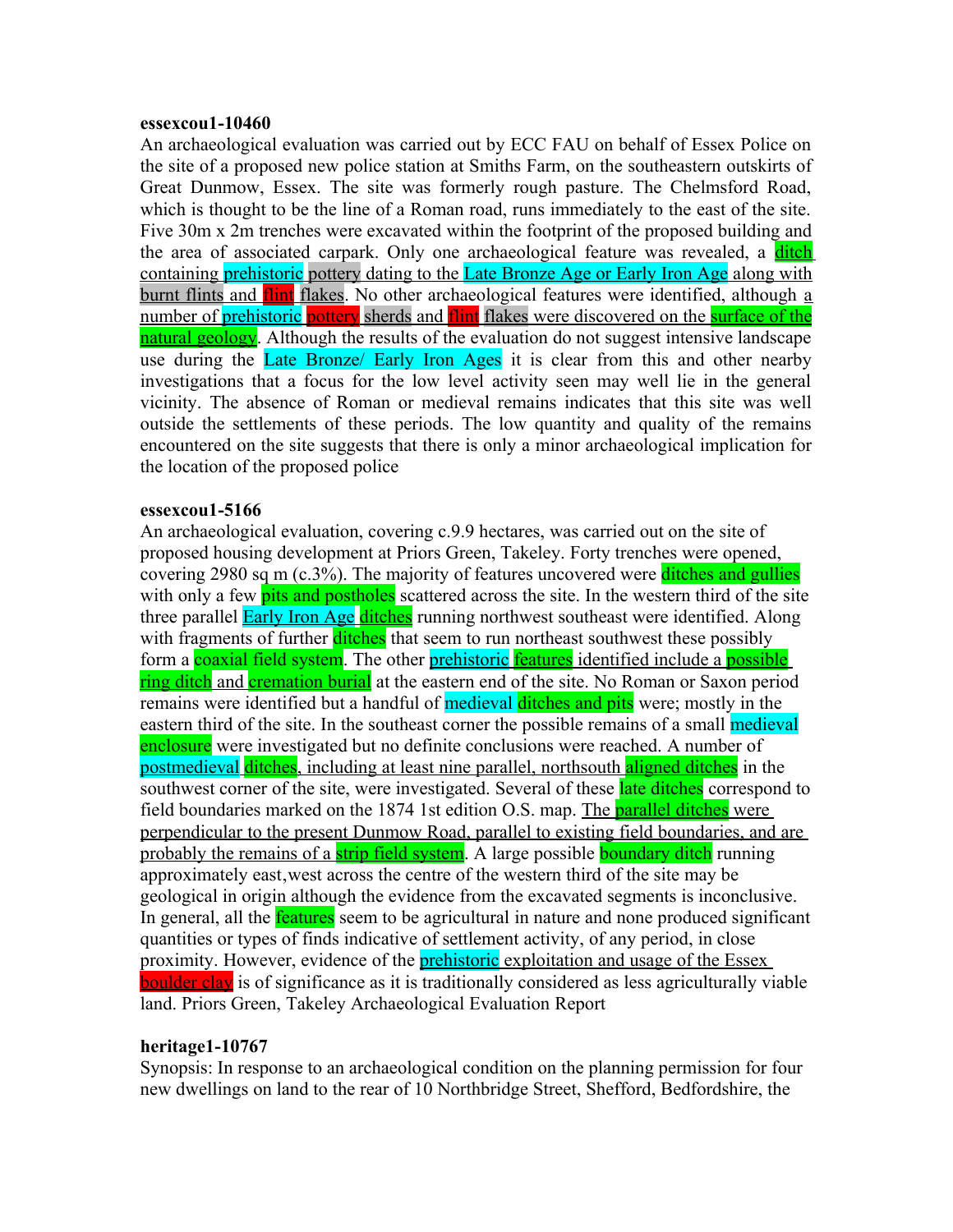Heritage Network was commissioned by Lauren Homes Ltd to undertake an archaeological evaluation of the site. Four trial trenches were opened across the proposed development area. These demonstrated that the site lay within the flood plain of the rivers Flit and Ivel. All the trenches were waterlogged at the lower levels, and the stratigraphy was indicative of repeated flooding. Despite the presence of Roman activity in the vicinity of the site, no evidence dating to this period was identified in the course of the evaluation. Artefacts dating to the 12th 14th century were found on the site, but their density and the nature of their deposition, suggests that the centre of medieval activity lay outside of the boundaries of the site. A post setting made up from interlaced cattle horn cores and a horse mandible was uncovered on the eastern side of the site. This would have been intended as a good luck charm placed in or near to a **building foundation**, probably of late postmedieval date. It is likely that the focus of early settlement, as today, lay on higher ground to the north and west of the present site and outside of the flood plain formed by the confluence of the two rivers. 10 Northbridge Street, Shefford Archaeological Evaluation Report

## **heritage1-11948**

Synopsis: In order to determine the archaeological risk posed by a proposal to construct three new dwellings at 1 Bell Street, Feltwell, the Heritage Network was commissioned by the developers to undertake a programme of archaeological evaluation. Two trenches were excavated measuring c.4.0 x 4.4m and 3.4 x 4.3m respectively. A series of **boundary** or drainage ditches of RomanoBritish date were revealed in Trench 1. In Trench 2 the foundations of a 19th century structure, probably that depicted on the Tithe map of 1837, were revealed. Although no direct evidence for pre19th century occupation on the site was revealed, the presence of a significant amount of heavily abraded **RomanoBritish** CBM in the **drainage ditches** suggests the presence of at least one substantial **structure** of this period in the vicinity. This may be associated with the villa located 215m to the NE, or the late Roman occupation identified c. 115m to the N. 1 Bell Street, Feltwell Archaeological Evaluation Report

## **wessexar1-25626\_1**

Wessex Archaeology was commissioned by CgMs Consulting on behalf of George Wimpey, South Midlands to undertake an archaeological field evaluation of 3ha of land adjacent to Houghton Road and located to the west of Orchard House, St. Ives, Cambridgeshire, National Grid Reference 529925 272365. The area either side of the Houghton Road has previously produced numerous findspots of prehistoric worked flint. In the mid19th century, evidence of an early RomanoBritish cremation cemetery, with an impressive array of finds, was found to the southwest of the Site, although the precise location remains unknown. The Site is proposed for residential development, for which outline planning permission has been granted. A condition of the planning consent (Condition 14) requires the implementation of a programme of archaeological assessment to be undertaken to inform the determination of a future detailed planning application. An initial geophysical survey of the Site was arranged by CgMs and was undertaken in advance of the evaluation. The results of the survey identified a number of anomalies, which indicated that the Site had the potential to contain archaeological features. The results of the geophysical survey were used to locate evaluation trenches to ensure areas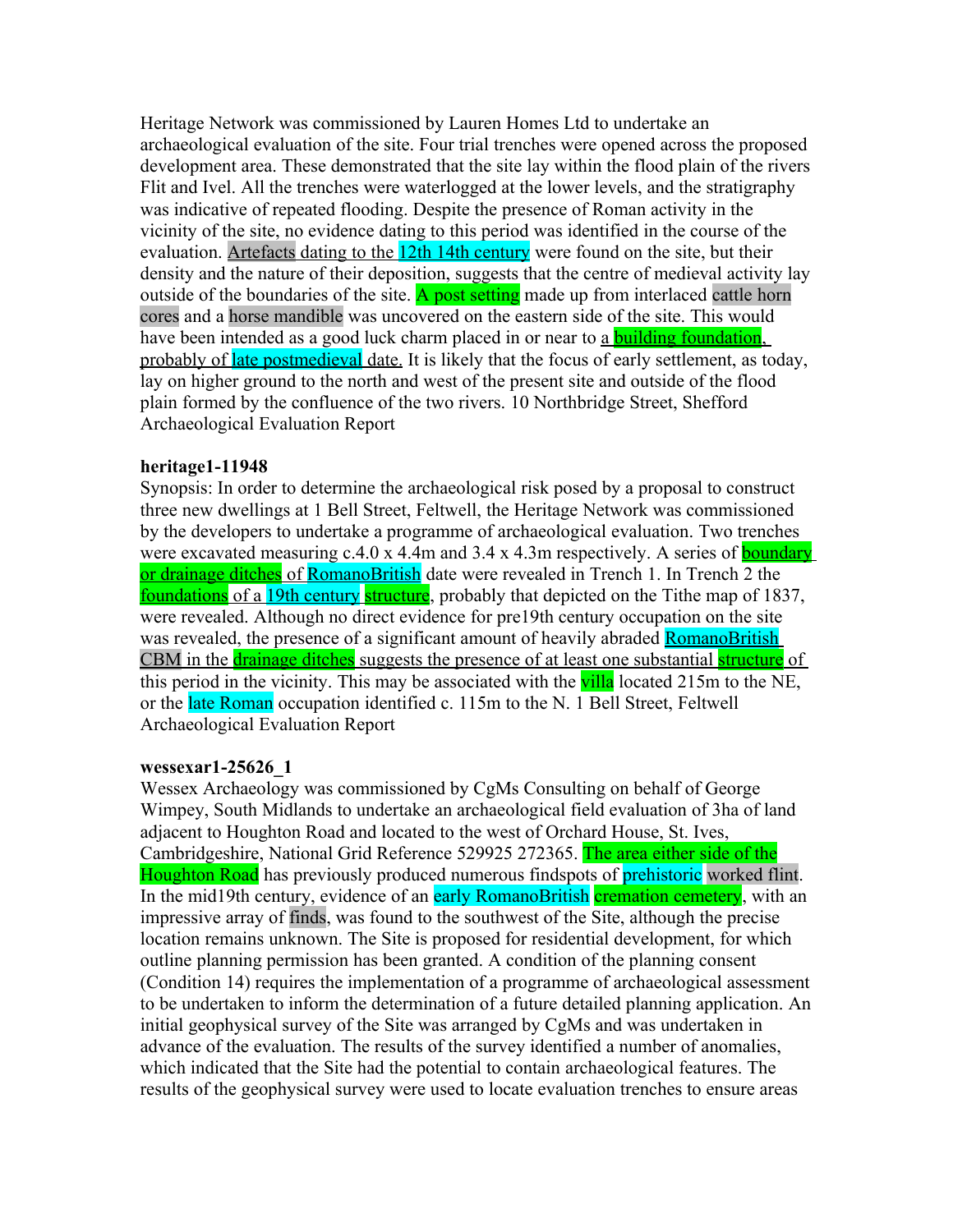of potential archaeological significance were targeted and fully assessed. The evaluation was undertaken in late February and early March 2007 and comprised the machine excavation of 22 trial trenches, each approximately 30m by 1.8m in size. The majority of the trenches contained no archaeological remains. Two **shallow undated ditches** were identified in three trenches (Trenches 14, 21 and 23) and a series of burnt tree throws were noted (Trenches 18, 20 and 21). Extensive evidence was found across the Site for medieval/Postmedieval ridge and furrow, which broadly runs across the site, east to west. One trench (Trench 3) was found to contain significant archaeology, in the form of a **pit** containing an undated cremation burial (303), which was truncated by the medieval/Postmedieval ridge and furrow. Additional trenching radiating from this feature did not identify any further archaeological features in the immediate area. iii Land West of Orchard House Houghton Road St Ives Archaeological Evaluation Report Acknowledgements Wessex Archaeology would like to thank Rob Bourn of CgMs Consulting for commissioning the work. Wessex Archaeology would also like to acknowledge the help and assistance of Kasia Gdaniec, who monitored the evaluation on behalf of Cambridgeshire County Council during the course of the fieldwork. The project was managed on behalf of Wessex Archaeology by Andy Manning. The fieldwork was directed in the field by Jamie Wright, assisted by Barry Hennessy, Charlotte Coles and Patrice de Rijk. The report was prepared by Jamie Wright and Andy Manning, with the illustrations prepared by Linda Coleman. The environmental processing was undertaken by Laura Catlin, the bulk samples were assessed by Dr Chris J. Stevens and Sarah F. Wyles. The charcoal and the requirements for radiocarbon dating were assessed by Dr Catherine Chisham and the cremated remains were assessed by Jackie McKinley. The finds were assessed by Rachel Seager Smith. iv Land West of Orchard House Houghton Road St Ives Cambridgeshire Archaeological Evaluation Report

#### **aocarcha1-11167\_1**

Following an evaluation in December 1998, an archaeological excavation was undertaken in April 1999 at Moselle Place, Tottenham by AOC Archaeology Group, in advance of a housing development. The archaeological investigations revealed the remains of a late medieval to early post medieval manor house known as Crook's Farm. The house was first recorded on the Dorset Survey Map of 1619 as belonging to Sir Edward Barkham but the property was found to have begun life as a **smallscale farmhouse**, constructed in the late 15th or early 16th century. The early house was probably timberframed with chalkrubble foundations and ragstone and brick ground walls. Considerable alterations were made to the **house** during the 17th century, including the addition of a **substantial** new wing to the south. This contained a **cellar** and three **hearths/fireplaces**. Of principal interest in these investigations was the recovery of a large quantity of moulded plaster, discarded in the remains of the **cellar**. This material, originating from a **decorated fretted** ceiling, dates to the late 16th to early 17th century and comes from of a decorative scheme of surprisingly high quality, suggesting that the **house** was of considerably high status. Following demolition of the **house**, in the mid to late 18th century, a Georgian mansion house was constructed, known as White Hall. The mansion house was a Palladian style villa with associated landscaped gardens and a large ornamental pond. By 1864 the **pond** had been infilled and most of the grounds was now covered by **terrace** housing fronting Moselle Street. A portion of the site was st used as **gardens and open**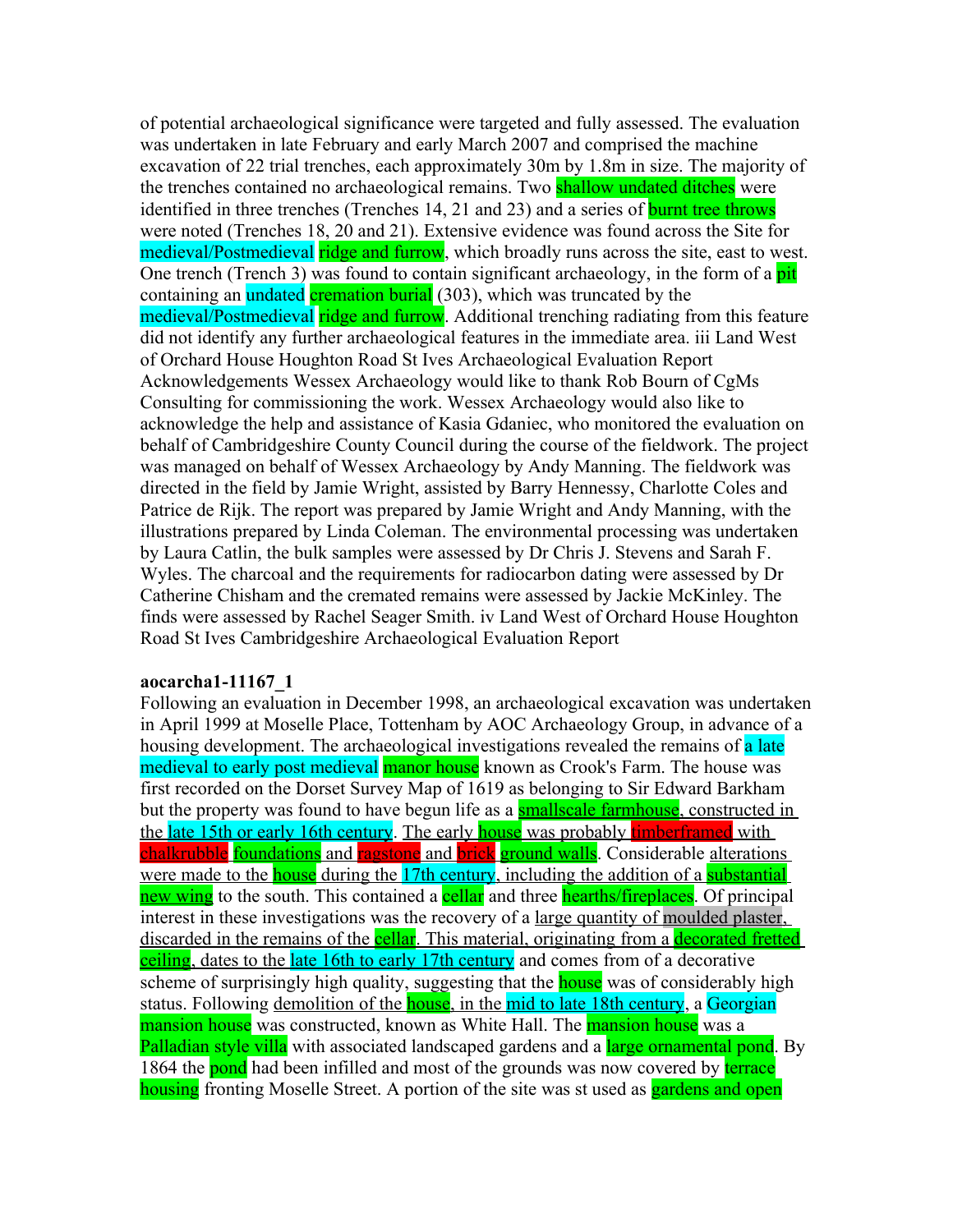space. The property was st discernable, although much altered in 1913 (VCH 1976). The mansion house was demolished at some point between 1935 and 1961. In recent times the southern portion of the site was used as a **concrete and tarmac playground**, with the northern area having two sets of **prefabricated garages** placed on it, together with an area of **hardstanding**.

# **birmingh2-28160\_1**

The third in a series of archaeological excavations was undertaken at Longdales Road, Kings Norton, Birmingham (centred on NGR. SP 05337761), in AugustSeptember 2006. This report describes the results of the most recent fieldwork and provides proposals to being the results to publication. The fieldwork was undertaken by Birmingham Archaeology on instruction from Birmingham City Council, and was undertaken in advance of a cemetery development. The excavation followed an initial archaeological evaluation in 2002 which identified remains of possible field boundaries and a pebble surface adjoining Icknield Street. Earlier archaeological excavation elsewhere within the cemetery development excavated a **triple ditched enclosure**, probably used for the corralling of livestock. A second focus of activity was located by excavation in 20034, also to the rear of the Icknield Street frontage, comprising ditched enclosure boundaries, cobbled surfaces, pits and postholes. The pottery dating indicates that the site was in use from the 2nd to the early 4th century. Two areas were excavated in 2006, one immediately adjoining the Icknield Street road frontage. The earliest activity probably comprised the layout of **ditched plot boundaries** at rightangles to the **Roman road**. The full width of three **plots** (AC), and part of a fourth **plot** (D) were recorded within the area investigated. The **plot boundaries** were further defined by **metalled roads** adjoining the ditched boundaries. The excavated part of the Plot A road frontage comprised a metalled surface, possibly used as a hardstanding for storage, which was not continued along the frontage area of the other excavated plots to the north. Plot B contained a rectangular ditched enclosure within which was sited part of ringgully. Plot C also contained a ringgully, which may have been in use in late Phase 1 early Phase 2. Phase 2 activity was in general more limited. The main **Phase 2** feature was the northeastern angle of a **ditched** enclosure, cut through the two Phase 1 road surfaces in Plot A. This enclosure was associated with an eastwest aligned ditch. Further to the north the only **Phase 2** feature was a large pit. With the exception of the **Phase 1** Plot B enclosure, activity was concentrated away from the road frontage, most notably in Phase 2. The pottery from Phase 1 contexts was dated mainly in the second half of the 2nd3rd century. This material included Severn Valley ware jars and bowls, a Malvernian tubby cooking pot, and Black Burnished ware. Phase 2 activity was dated to the late 3rd4th century. It included Severn Valley jars and tankards, and mortaria from Oxfordshire and Mancetter Hartshill. Birmingham Archaeology iii Longdales Road: Archaeological Evaluation 2005

# **foundati1-5205**

In January 2003 Foundations Archaeology was commissioned by John Samuels Archaeological Consultants to undertake an archaeological excavation on land off Bodiam Avenue, Gloucester (centred at NGR: SO 8155 1476). The fieldwork was undertaken during Feburary 2003. A programme of archaeogeophysical survey combined with archaeological field recording and evaluation, undertaken between 1998 and 2002,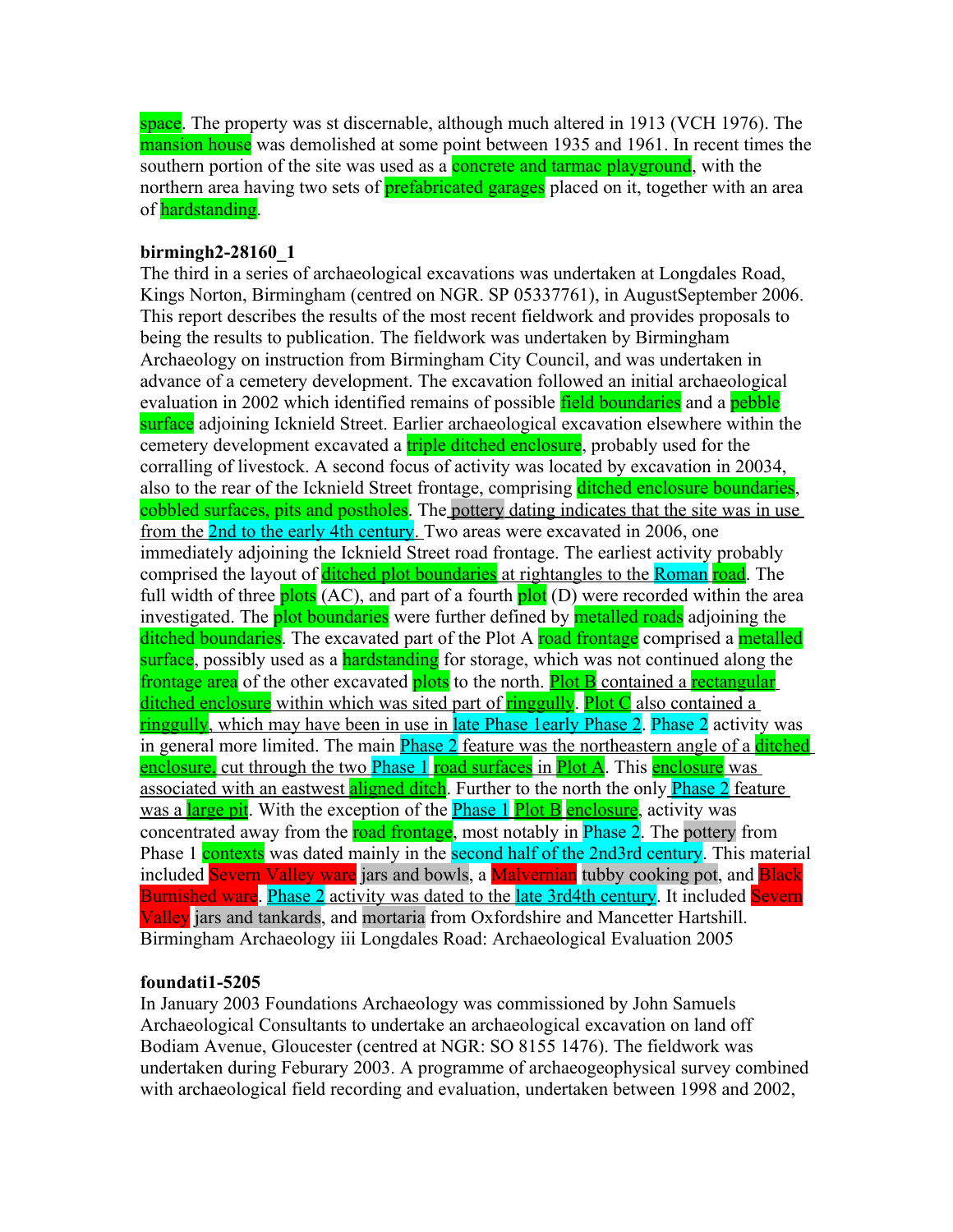revealed the presence of a substantial RomanoBritish boundary ditch situated adjacent to the A38, which is possibly associated with the Olympus Park villa complex. An archaeological excavation was subsequently required in order to preserve the feature by record. The current programme of works comprised the excavation and recording of five trenches, 20m long by 2m wide, across the projected location of the RomanoBritish ditch. The excavation revealed numerous **undated and truncated linear ditches**, a complex of eastwest aligned, undated linear ditches and an undated and truncated northsouth aligned adult inhumation. No artefacts were associated with the inhumation. Limited evidence of RomanoBritish activity was provided by pottery sherds dating to this period occurring in the subsoil. Truncation of features across the site indicates a high level of plough damage in and around the investigated area. The excavation failed to locate, date and define the previously identified RomanoBritish ditch.

## **suffolkc1-6115**

An archaeological excavation was carried out in advance of a new access control area at Gate 2, Lord's Walk, RAF Lakenheath, Suffolk. In total, an area of 4058 sqm was excavated and this revealed four main phases of activity. The first phase was a large, discrete, cluster of 22 pits, dating from the Late Neolithic/Early Bronze Age. The majority of these pits were uniformly filled with large quantities of **Beaker** pottery sherds, worked flints and **deposits** of **charcoal**. A second phase of limited occupation in the Iron Age period, with three large pits, was followed by a third Late Iron Age/Early Roman phase, consisting of a **trackway** and an associated **network of ditches**. This is a continuation of the **field system** identified at ERL 089, 200m to the east, and can probably be associated with the nearby **settlement** at Caudle Head mere. The **southern** ditch of the trackway has a definite kink in its course, avoiding the phase I pit group, indicating that some trace of these **features** may st have been visible. In general the line of the **trackway** corresponds closely with the course of the modern **Lords Walk road**, implying that this is an ancient route to move livestock between winter pasture on the heathland to the east, and summer pasture to the west on the fenedge. A final fourth phase of activity is formed by a small group of mostly **postmedieval** metallic objects recovered from a small spread of subsoil by metal detecting. A range of miscellaneous undated pits and ditches were scattered across the site and are most likely to be contemporary with phases I to III.

#### **wessexar1-5680**

Wessex Archaeology was commissioned by London Borough of Newham Environment and Regeneration Department to conduct an archaeological excavation at the site of the proposed Cumberland School Sports Hall, Barking Road, Newham, centred on NGR 540055, 181897. The excavation follows an evaluation of the Site which found evidence for possible Roman activity along with a single **prehistoric/Roman** unurned **cremation** burial. The excavation comprised a 12m x 18m area centred on a previous evaluation trench. The fieldwork was undertaken over four days, from the 5th to 8th April 2004. Four separate features were found during the excavation. Three of these appear to be natural marshland channels and the fourth, a postmedieval drainage ditch. The postmedieval activity in the area appears to have been curtailed by an episode of flooding